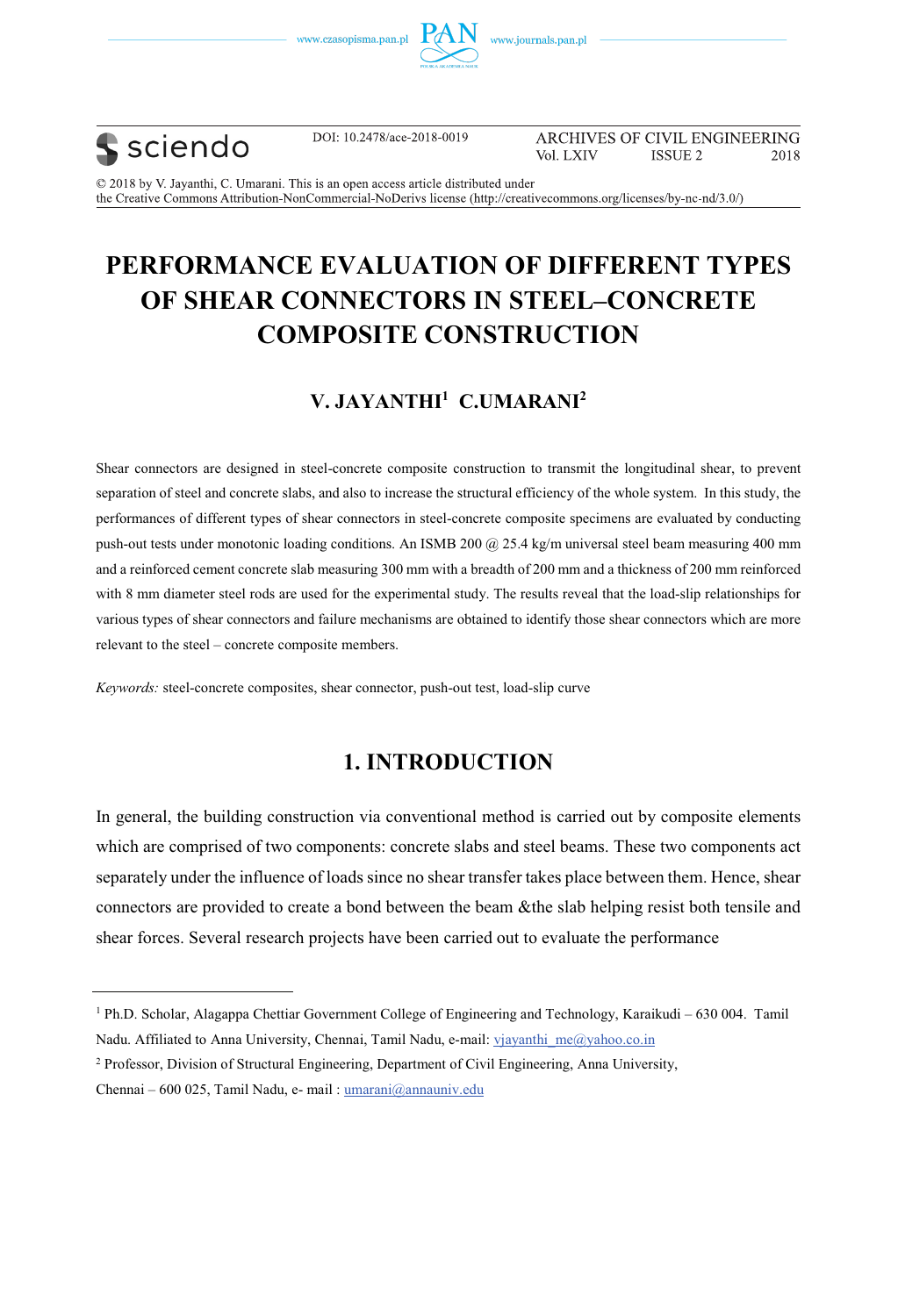

of various shear connectors in composite structures. Ali Shariati et al. (2012) reviewed the performances of various types of shear connectors and they also discussed the advantages and disadvantages of headed studs, load capacity, bearing stress, ductility, ultimate strength, and fatigue strength of connectors used in composite structures.

Push-out experiments using headed shear studs in group arrangements were carried out by Milan Spremic et al. (2013). The strength of the concrete influences the stiffness and deformation of the connectors. A group of headed studs with reduced distance may be used instead of one largediameter single-headed stud. Abbas et al. (2011) evaluated the performance of shear studs in composite beams with steel plates and RCC slab connectors and found that the ultimate shear capacity is higher when the strength of the concrete is higher. Ali Shariati et al. (2014) evaluated the performances of angle shear connectors under monotonic and fully reversed cyclic loading in high strength concrete and found that higher ductility is observed in push-out specimens with greater angle values.

Aida Mazoz et al. (2013) investigated the behaviors of I-shape, shear connectors via push-out tests and compared the test results with existing design equations to predict ultimate load capacities. An investigation on channel shear connectors for composite concrete and T-beams was carried out by Ali Shariati et al. (2012). It is reported that channel shear capacity is lower in lightweight aggregate concrete (compared to normal concrete). The use of reinforcements in concrete slabs enhances the ductility and shear capacity of the composite system. Mahdi Shariat et al. (2011) studied shear resistance of channel shear connectors in plain, reinforced, and lightweight concrete under monotonic loading and found that an increase in the length of the channel leads to increased cracking of the concrete on the sides of the slab and also increases the ductility of the system. The performance of shear connectors in steel concrete composite slabs was studied experimentally by Swaminathan et al. (2016). It was found that headed stud connectors performed better than bolted shear connectors in terms of ultimate load-carrying capacity. Based on the above review, a parametric study was carried out on different types of shear connectors (Stud connector, Channel connector, I-connector, Sconnector and Z-connector) in this paper by conducting push-out tests on steel concrete composite specimens. The performance of the various connectors is studied via the load-slip relationships and failure mechanisms.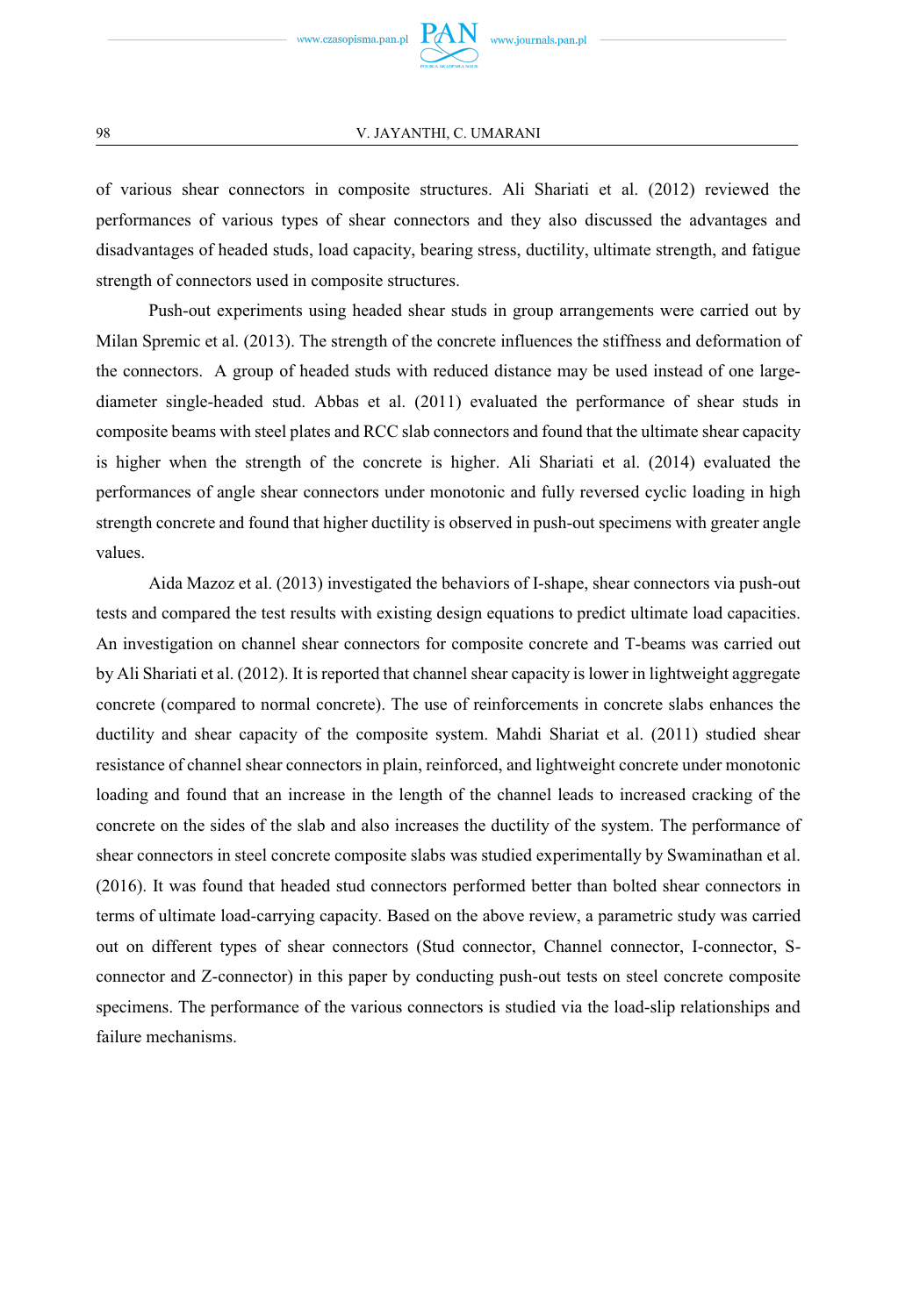

## **2. EXPERIMENTAL DETAILS**

### **2.1. SHEAR CONNECTORS**

 Five different types of shear connectors (Stud connector, Channel connector, I-connector, S– connector, and Z-connector)are used in this experimental investigation, as shown in Fig 1.



(d) S-section, and (e) Z-section (All dimensions are in mm)

### **2.2. MATERIAL PROPERTIES**

Tensile tests were conducted on several specimens (I-section) prepared from (ISMB200). Material properties such as yield stress, ultimate strength, % elongation in length, and Young's modulus obtained from the coupon test for ISMB200 are given in Table 1. The value of yield stress, ultimate stress and % increase in length of 8 mm diameter steel rod was found by conducting tensile test. The values are given in Table 1.

A tensile test was conducted on a 16 mm diameter mild steel rod and the values of yield stress, ultimate stress, and % increase in length are given in Table 1.A different grade of steel was used for the shear connector. The grade of connectors is mentioned in Table 2. Ordinary grade 53 Portland cement was used. The physical properties of the cement were found by a conducting laboratory test and the values are given in Table 3.

The fine and coarse aggregates were selected per IS 383-1970 (Reaffirmed 2002), the Indian Standard Specification for Coarse and Fine Aggregates from Natural Sources for Concrete (Second Revision) for the preparation of the concrete. The physical properties of the aggregates were found by conducting tests in a laboratory environment. The values are given in Table 3.

All the concreting work was carried out in a laboratory according to IS10262:2009, the Indian Standard Concrete Mix Proportioning – Guidelines (First Revision). The concrete mix was designed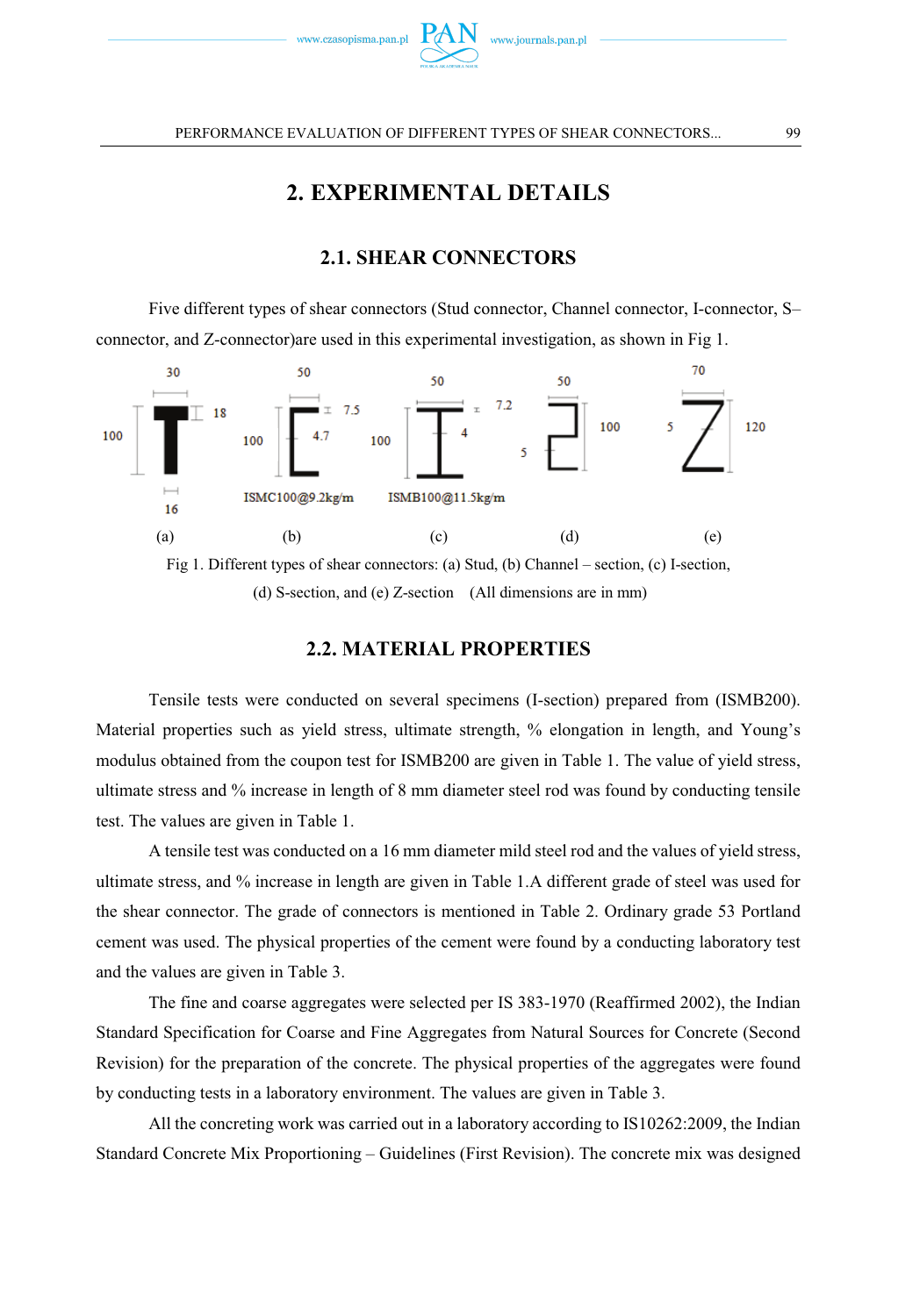

for the M20 grade and the procedure for casting of the cubes and cylinders was done using Indian Standards. The mix proportions with the water-to-cement ratio obtained for the M20 grade of concrete are given in Table 4. A standard cylinder 150 mm in diameter and 300 mm in height and a cube 150 mm x 150 mm x 150 mm in size were simultaneously cast with the push-out specimens in order to determine the compressive strength of the concrete after a curing period of 28 days. In total, 15 cubes and 15 cylindrical specimens (3 specimens per connector) were cast and tested after a curing period of 28 days. The compressive strengths of the concrete for the different specimens is given in Table 5.

Table 1. Material properties of steel beam, reinforcement, and stud connector

| Materials                         | Yield stress<br>(MPa) | <b>Ultimate Strength</b><br>(MPa) | Elongation<br>(%) | Young's Modulus<br>(MPa) |
|-----------------------------------|-----------------------|-----------------------------------|-------------------|--------------------------|
| <b>I-Steel Beam</b>               | 275                   | 505                               | 21                | 208                      |
| Reinforcement<br>(8mm diameter)   | 225                   | 370                               | 23                | 210                      |
| Stud Connector<br>(16mm diameter) | 425                   | 485                               | 14.5              | -                        |

Table 2. Material properties of grade of connectors

| Connector | Grade (MPa) |
|-----------|-------------|
| Stud      | 415         |
| Channel   | 250         |
|           | 250         |
| S         | 250         |
|           | 250         |

Table 3. Material properties of cement, fine aggregate, and coarse aggregate

| Material/               | Cement | Fine      | Coarse    |
|-------------------------|--------|-----------|-----------|
| Property                |        | aggregate | aggregate |
| Specific Gravity        | 3.10   | 2.55      | 2.66      |
| <b>Fineness Modulus</b> | $4\%$  | 2.33      | 6.35      |

Table 4. Mix proportions for M20 grade concrete

| Water   | Cement                  | Fine aggregate         | Coarse<br>aggregate     |
|---------|-------------------------|------------------------|-------------------------|
| 1970 ml | $358.18 \text{ kg/m}^3$ | 748.23 $\text{kg/m}^3$ | $1114.6 \text{ kg/m}^3$ |
| 0.45    |                         | 1.89                   | 3.10                    |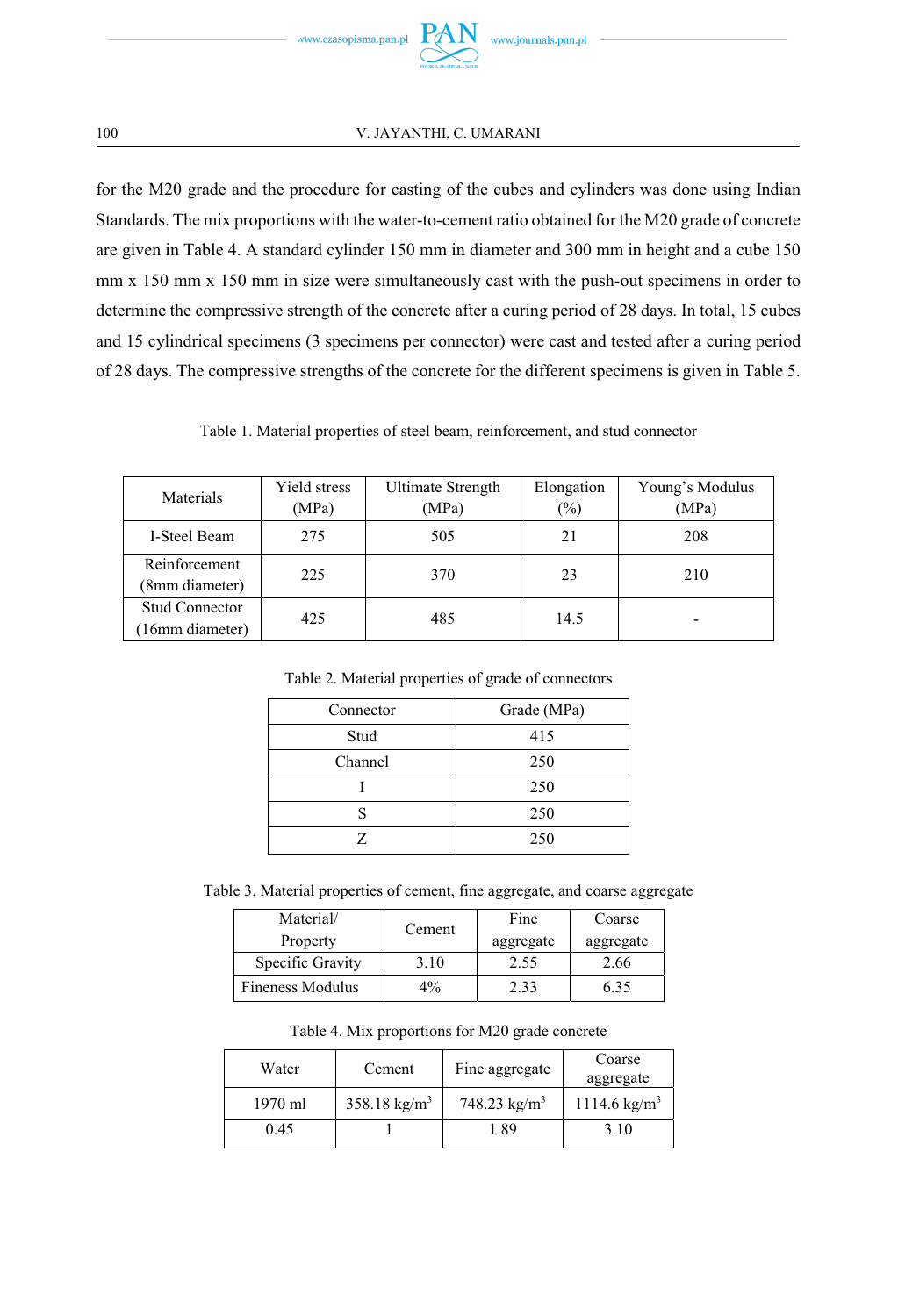| Connector   | $f_c$ | $f_{ck}$ |
|-------------|-------|----------|
| Headed Stud | 24.27 | 30.36    |
| Channel     | 23.85 | 29.91    |
|             | 21.76 | 27.32    |
| ς           | 15.63 | 19.44    |
|             | 13.91 | 17.39    |

Table 5. Material properties of the compressive strength of the concrete

f<sub>c</sub>' Cylindrical Compressive Strength in MPa and f<sub>ck</sub>- Cube compressive Strength in MPa

### **2.3. FABRICATION OF SPECIMENS**

The steel concrete composite push-out specimens were comprised of a steel section along with shear connectors and a reinforced cement concrete slab. The reinforced cement concrete slabs were connected to the steel beams by means of shear connectors welded to both flanges of the steel beam. The welding was strong enough to prevent failure of welding before the connector while loading. Shear connectors of similar weight (0.9 kg) were used in this investigation. The different types of shear connectors welded to the Universal steel I-beams are shown in Fig. 2.

The mix design of the concrete was carried out per IS  $10262 - 2009$  for the M<sub>20</sub> grade of concrete using locally available materials. The reinforcement was placed in the specially fabricated concrete casting mould as shown in Fig.3 and then the freshly mixed cement concrete was placed and compacted well and left for hardening for a day. The mould was then removed and the specimen was allowed to cure for 28 days. The curing of the concrete slab on either side was done by using jute bags and after the curing period, the push out specimen looked as it is shown in Fig. 4. Two specimens were cast for each type of shear connector. After curing for 28 days, the specimens were made ready for the push-out test.



Fig 2. Shear connectors welded to the universal steel beam: (a) Stud, (b) Channel–section, (c) I-section, (d) S-section, and (e) Z-section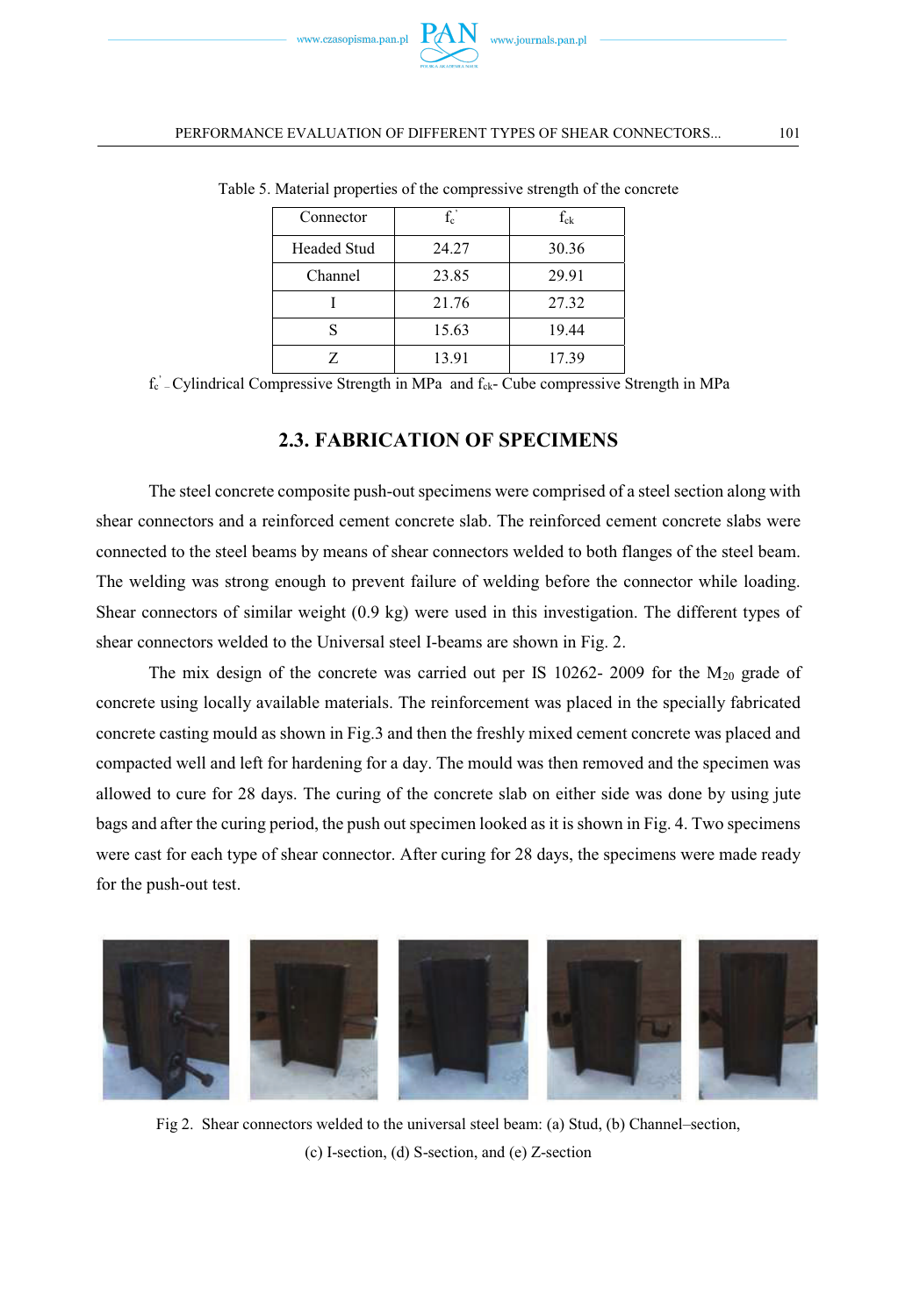



Fig 3. View of concrete casting mould with reinforcements



Fig 4. View of the composite specimen after curing

### **2.4. PUSH-OUT SET UP AND TEST**

Push-out testing of steel concrete composite specimens was carried out to understand the behaviors of the different types of shear connectors under monotonic loading. The typical experimental setup for push-out testing is shown in Fig 5. The specimen was kept on a bearing support. Soft wooden boards were placed between the concrete slab and the base of the test frame in order to eliminate the undesirable bearing stress concentration. The model was symmetrical, with the load being carried out in the axis of symmetry, and it was assumed that the shear load per connector was equal to the total load applied divided by the number of connectors; in plotting the results, the mean value of the slips was used. A monotonic load was applied using a hydraulic actuator attached to the loading frame. The loading on the steel I-section creates heavy shearing and makes it shear off or slip from the concrete slab. The specimens were loaded till severe cracking of concrete slabs or a fracture of the shear connectors occurred. To measure the vertical slip of the I-section from the concrete slabs, two displacement transducers were instrumented on either side of the I-section. The load applied was measured using a load cell and the displacements were recorded for each increment of the loading. Push-out testing of a typical steel concrete composite specimen is shown in Fig 6.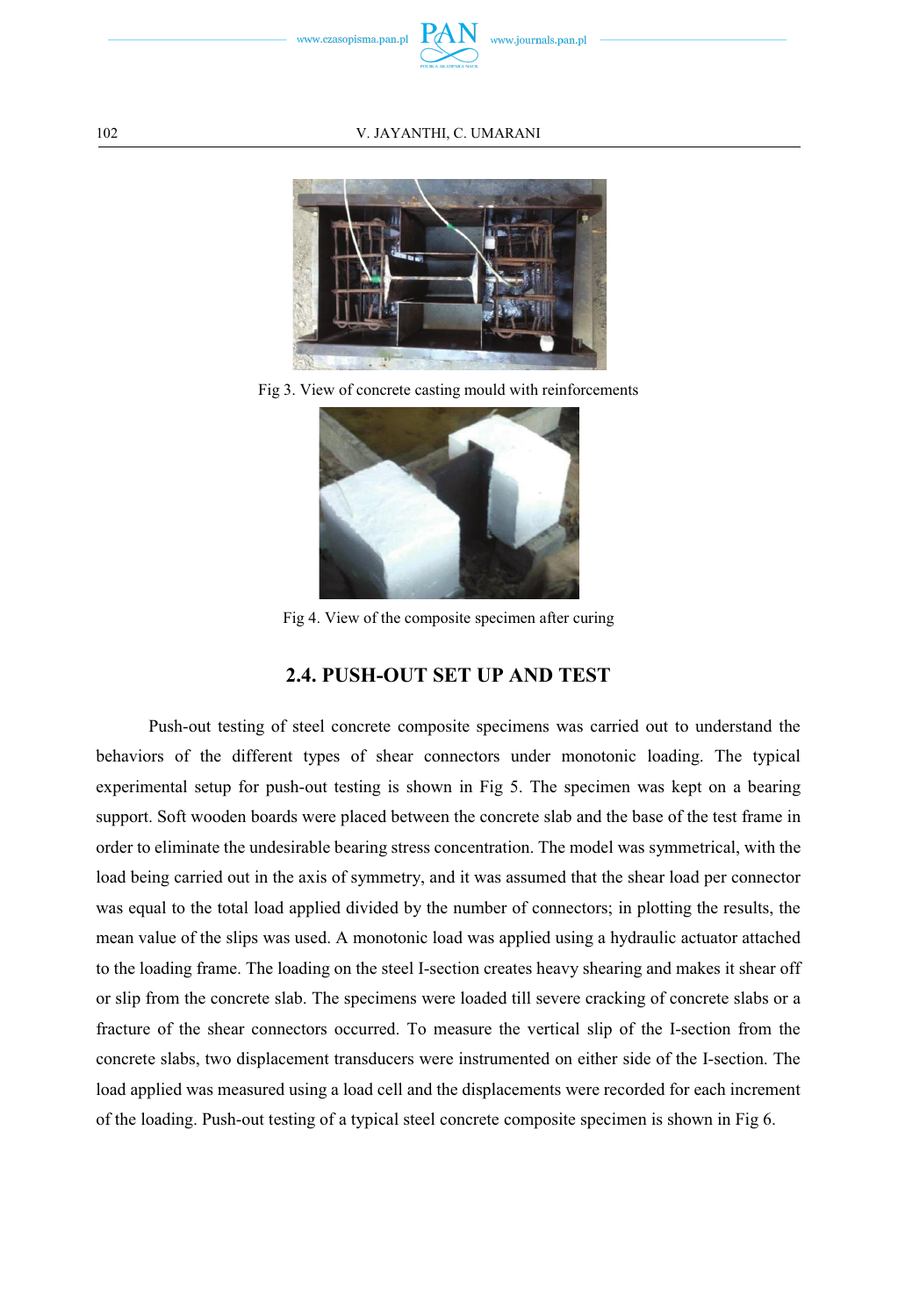



Fig 5. Typical arrangement for a push-out test



Fig 6. Steel concrete composite specimen during push-out testing

## **3. OBSERVATIONS AND RESULTS**

Push–out tests were conducted on 15 steel concrete composite specimens comprised of different types of shear connectors, with 3 specimens for each type of connector. The specimens were loaded until failure occurred and a slip was recorded for every increment of the load. The value of the applied load and each measured slip is given in Table 6.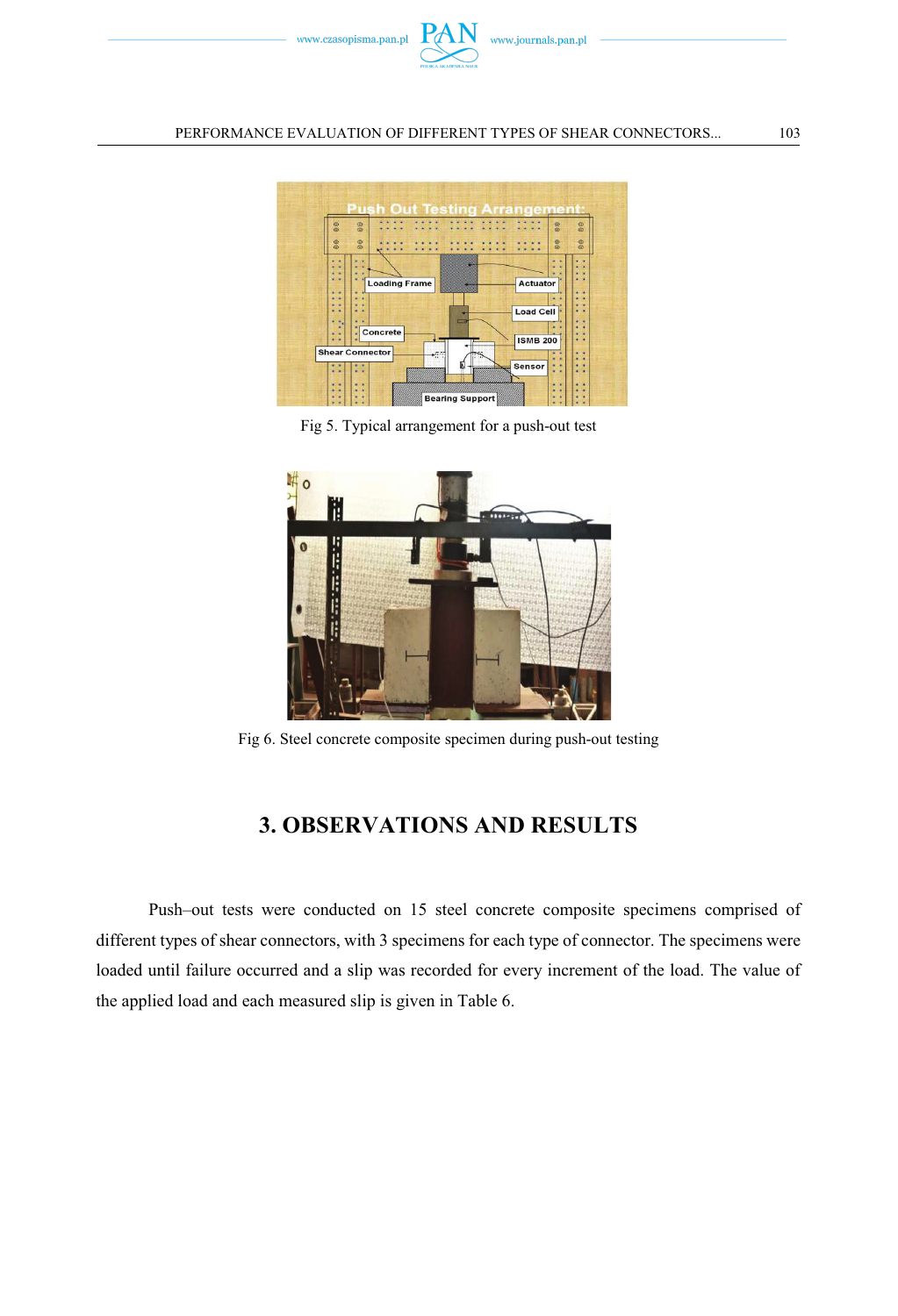

| Load (kN)    | Shear connector / Average slip (mm) |              |              |              |              |
|--------------|-------------------------------------|--------------|--------------|--------------|--------------|
|              | <b>Stud</b>                         | Channel      | I            | S            | Z            |
| $\mathbf{0}$ | $\mathbf{0}$                        | $\mathbf{0}$ | $\mathbf{0}$ | $\mathbf{0}$ | $\mathbf{0}$ |
| 10           | 0.479                               | 0.472        | 1.007        | 0.159        | 0.185        |
| 30           | 0.995                               | 1.128        | 1.995        | 0.69         | 0.531        |
| 60           | 1.727                               | 1.985        | 3.267        | 1.572        | 1.018        |
| 90           | 2.391                               | 2.697        | 4.951        | 2.739        | 1.584        |
| 120          | 3.304                               | 3.352        | 6.271        | 3.678        | 2.201        |
| 150          | 3.994                               | 4.098        | 7.627        | 4.563        | 2.682        |
| 180          | 4.672                               | 5.003        | 8.651        | 5.386        | 3.232        |
| 210          | 5.087                               | 5.995        | 9.683        | 6.358        | 3.839        |
| 240          | 5.587                               | 6.887        | 11.008       | 7.938        | 5.042        |
| 270          | 6.001                               | 7.558        | 12.405       | 10.086       | 6.26         |
| 273          | 6.096                               | 7.664        | 12.579       | 10.789       | 6.394        |
| 283          | 6.228                               | 8.019        | 13.159       |              | 6.841        |
| 300          | 6.453                               | 8.624        |              |              |              |
| 330          | 6.85                                | 9.726        |              |              |              |
| 355          | 7.581                               | 11.36        |              |              |              |
| 374          |                                     | 12.94        |              |              |              |

Table 6. Loads and slips obtained from the experimental investigation

After testing of the push-out specimen with stud connectors, it is observed that the diagonal cracking of the concrete slab took place slowly and both studs failed by fracture at the stem near the fillet of the weld on one side of the beam, and another two studs remained attached to the other side of the beam with a slight deformation. The stud connectors failed by fracture at a load of 354.86 kN with a slip of 7.581 mm. In the case of the push-out specimen with channel connectors, it is clear that the failure of the channel at the web portion took place near the fillet of the weld on one side of the ISMB200, and no distinct bending/yielding on the other side attached to the steel beam. The maximum slip was observed as 12.94 mm at a load of 373.80 kN. The ultimate load-carrying capacity of the channel connector was found to be 5.3% more than that of the stud connector of the same weight.

In the I-, S-, and Z–connectors the separation of the concrete slab on one side took place due to the failure of connectors at the web portion near the fillet of the weld, and the maximum slips were recorded as 13.159 mm, 10.789 mm, and 6.541 mm at loads of 282.77 kN, 272.17 kN, and 282.77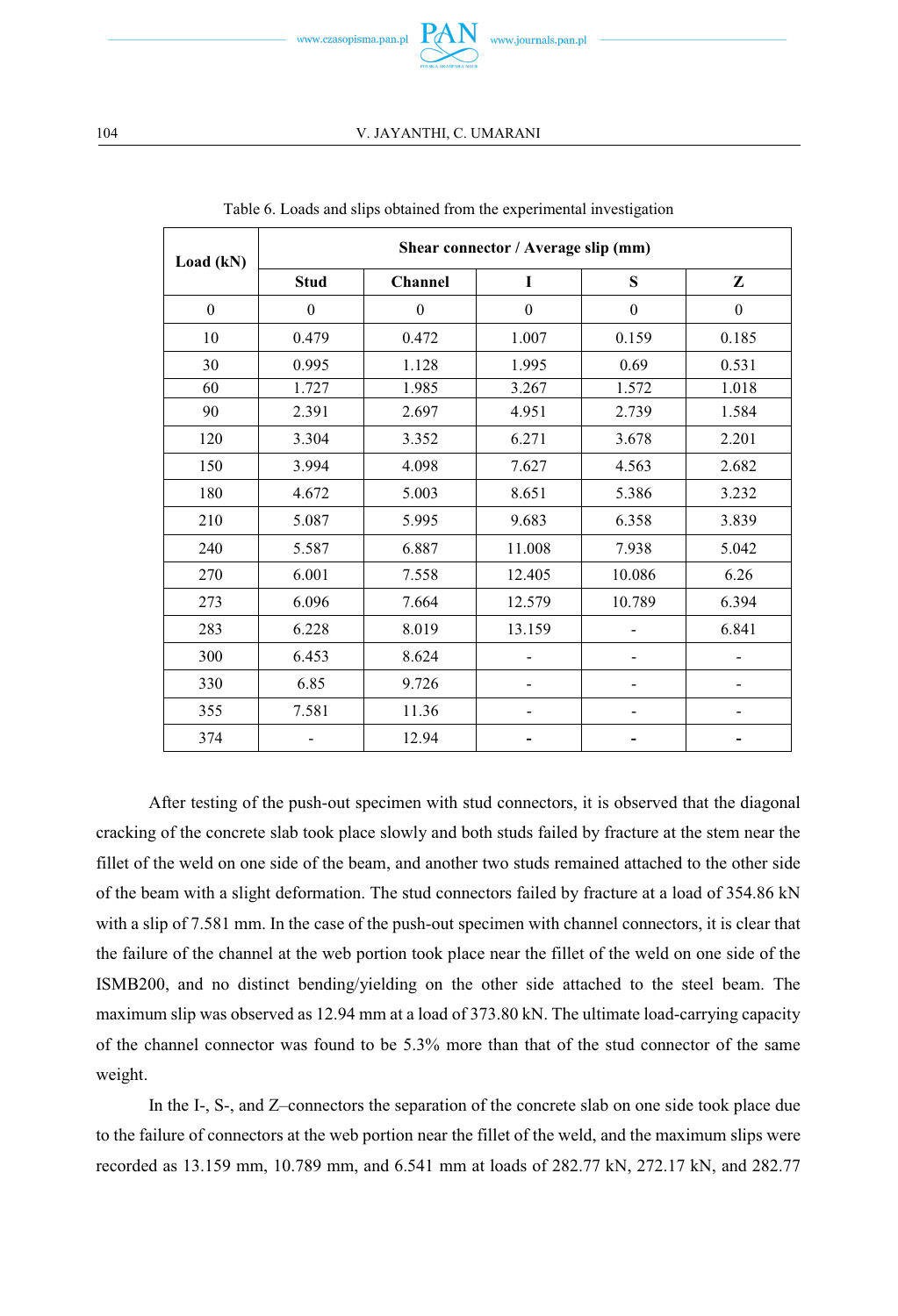

kN, respectively, and the other side of the slab remained attached to the steel beam with no distinct bending. In all of the shear connectors, the failure mechanism was observed as a fracture of the shear connector at the web near the fillet of the weld, causing the separation of the concrete slab from the steel beam on one side, while the other side of the slab remained welded to the beam by means of a connector(with cracks). Horizontal and diagonal cracking was found in all of the shear connectors during loading, and more cracks were present in the Z–connector. Distinct bending was also observed. The typical failure of the push-out specimens is shown in Fig 7.



Fig.7. Typical failure of push-out specimens

The graphical representation of the load-slip values for the different types of shear connectors is shown in Fig 8. The load-slip performance of the push-out specimen with a Z-connector is linear up to 73% of the ultimate load, and that of the S-connector is linear up to 76% of the ultimate load. During the experiment, the performance of the Z–connector and the S–connector was found to be the same.



Fig 8. Load–Slip curve for different types of shear connectors

Different grades of steel were used for the connectors. In order to make a more reasonable comparison between the shear connectors, a normalized value was obtained by dividing the value of maximum force withstood by the strength of the materials results are given in Table 7.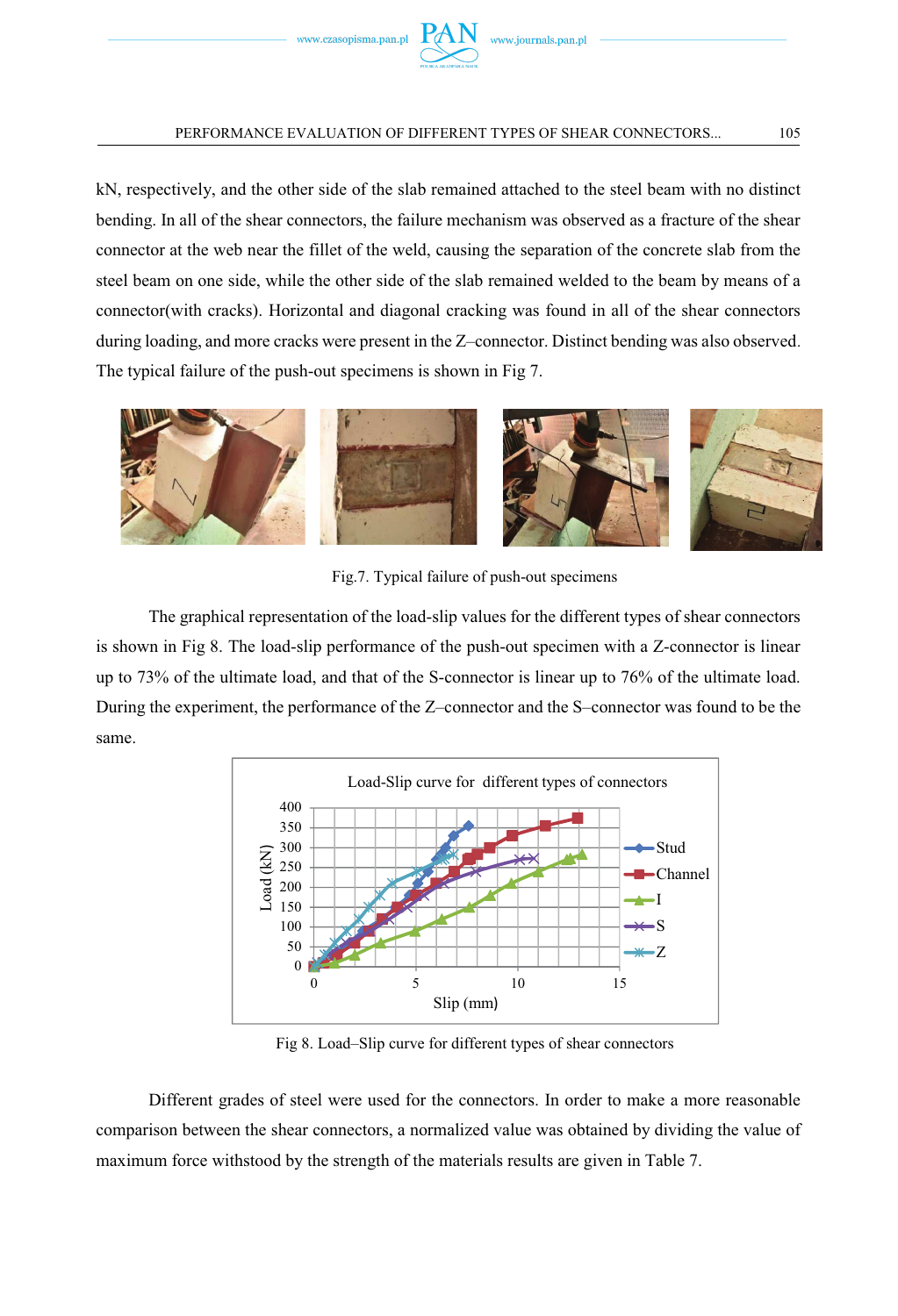

#### 106 V. JAYANTHI, C. UMARANI

| Connector | Maximum force | Grade of material | Normalized value    |
|-----------|---------------|-------------------|---------------------|
|           | (kN)          | (MPa)             | (Max.force / Grade) |
| Stud      | 355           | 415               | 0.855               |
| Channel   | 374           | 250               | 1.496               |
|           | 283           | 250               | 1.132               |
|           | 273           | 250               | 1.092               |
|           | 283           | 250               | 1.132               |

Table 7. Grade and normalized value of connectors

It can be seen that the channel shear connector shows the highest normalized value, followed by the I-connector and the Z–connector. The S–connector is withstanding the lowest applied force. Even though the headed studs withstand the highest applied force, they show a smaller normalized value due to the higher grade of steel used. The I-, S-, Z-and channel connectors are all made of the same grade of steel; out of all 4, the channel connector with stands a maximum force of 373 kN, followed by the I- and Z- connectors which both withstand 75 %, and the S-connector which withstands 73 % of the ultimate load of the channel connector.

In this study, the weight and height of the connectors were kept as constant (0.9 kg and 100 mm, respectively) and the bearing area of the connector with the universal steel beam was also kept close to constant. In the case of the Z-connector, the width and height of the specimen were increased by 40 % and 20 %, respectively (70 mm width and 120mm height), due to fabrication difficulty. This practice led to the advantage of minimizing the vertical slip. Despite the I- and Z-connectors' ability to withstand the same ultimate force of 283 kN, with almost the same bearing area and normalized value, the maximum slip of the I-connector is 2 times higher than that of the Z-connector while failing. This shows that the vertical slip of the Z-connector is reduced by 50 % due to the increase in the width and height of the connector.

Four studs of 16 mm shank diameter were used in this investigation. The stud connectors withstand 95 % of the ultimate load of the channel connector with a vertical slip of 7.581 mm, meaning the vertical slip is 41.25 % less than the channel connector's, despite the lower normalized value.

## **5. CONCLUSIONS**

1. All the specimens under investigation failed by shear only and there was no pull-off of shear connectors, ensuring good composite action of the shear connector.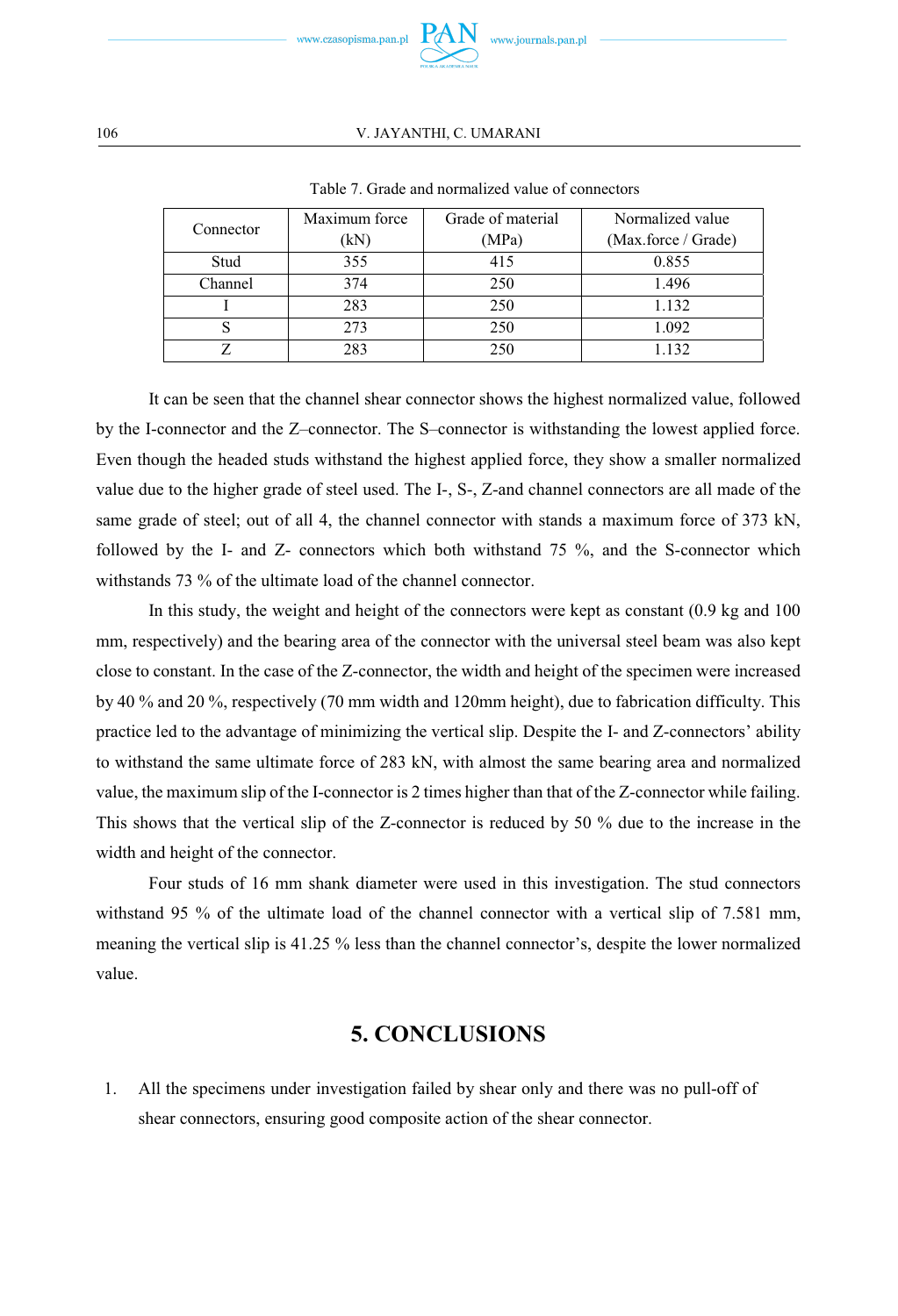- 2. Horizontal and diagonal cracks were formed in the concrete and the crushing of the concrete was observed at the location surrounding the shear connector. This is due to high-bearing stresses.
- 3. The failure of the I-connector and the Z-connector took place at 75% of the ultimate load of the channel connector, and the failure of the S-connector took place at 73% of the ultimate load of the channel connector.
- 4. The channel section proved to be most effective in terms of load-carrying capacity and the I- and Z-sections were less effective when compared with the channel section, thought they performed better than the S–connector and shear studs.

### **REFERENCES**

- 1. Ali Shariati, N. H. Ramli Sulong, Meldi Suhatril and Mahdi Shariati, 2012 "Various types of shear connectors in composite structures: A review", International journal of physical sciences, Vol. 7 (22), pp. 2876-2890.
- 2. Milan Spremic, Zlatko Markovic, Milan Veljkovic and Dragan Budjevac, (2013) "Push-out experiments of headed shear studs in group arrangements", Advanced steel construction, Vol. 9, No. 2, pp. 139-160.
- 3. Mohammad Makki Abbass, Ayad S. Adi and B.S. Karkare, (2011) "Performance evaluation of shear stud connectors in composite beams with steel plate and RCC slab", International journal of earth sciences and engineering, Vol. 04, No. 6, pp. 586-591.
- 4. Ali Shariati, Mahdi Shariati, N.H. Ramli Sulong, Meldi Suhatril, M.M. Arabnejad Khanouki and Mehrdad Mahoutian, (2014) "Experimental assessment of angle shear connectors under monotonic and fully reversed cyclic loading in high strength concrete, Construction and building materials, Vol. 52, pp. 276-283.
- 5. Aida Mazoz, Abdelkader Benanane and Messaoud Titoum, (2013) "Push-out tests on a new shear connector of I-shape" International journal of steel structures, Vol. 13, No. 3, pp. 519-528.
- 6. Ali Shariati, N.H. Ramli Sulong, Meldi Suhatril and Mahdi Shariati, (2012) "Investigation of channel shear connectors for composite concrete and steel T-beam", International journal of physical sciences, Vol. 7(11), pp.1828-1831.
- 7. Mahdi Shariati, N.H. Ramli Sulong, M.M. Arabnejad K.H, and Mehrdad Mahoutian, (2011) "Shear resistance of channel shear connectors in plain reinforced and lightweight concrete", Scientific research and essays, Vol. 6(4), pp. 977-983.
- 8. S. Swaminathan, A. Siva, R. Senthil and Kinson Prabu , (2016) "Experimental Investigation on Shear Connectors in Steel-concrete Composite Deck Slabs" , Indian Journal of Science and Technology, Vol. 9(30), pp. 1-8.
- 9. D.Kisala and K.Furtak, (2016) "The Assessment of the Slip Influence on the Deflection of Steel Plate Concrete Composite Beams", Archives of Civil Engineering, Vol. LXII, ISSUE 2, 2016.
- 10. IS:11384-1985 Indian Standard Code of Practice for Composite Construction in Structural Steel and Concrete.
- 11. IS 10262:2009 Indian Standard Concrete Mix Proportioning Guidelines (First Revision).
- 12. IS 383-1970 (Reaffirmed 2002), Indian Standard Specification for Coarse and Fine aggregates from Natural sources for Concrete (Second Revision).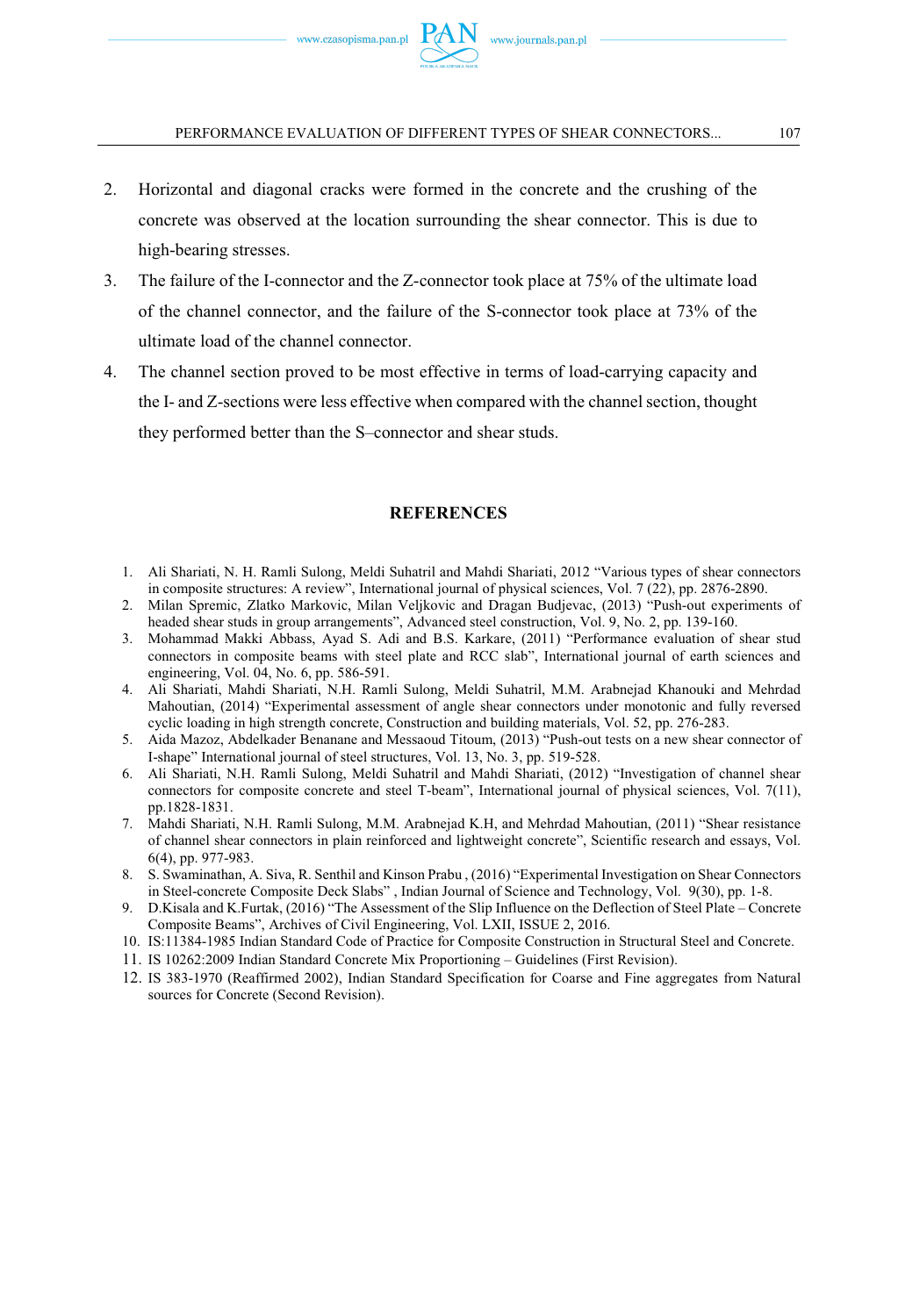

### **LIST OF FIGURES AND TABLES:**

- Fig. 1 Different types of shear connectors
- Rys. 1 Różne rodzaje kotwic do betonu
- Fig. 2 Shear connectors welded to the universal steel beam
- Rys. 2 Kotwice do betonu przyspawane do uniwersalnej stalowej belki
- Fig. 3 View of concrete casting mould with reinforcement
- Rys. 3 Widok formy do odlewania betonu ze zbrojeniem
- Fig. 4 View of composite specimen after curing
- Rys. 4 Widok złożonej próbki po utwardzeniu
- Fig. 5 Typical arrangement for push out test
- Rys. 5 Typowy układ do testu wypychania
- Fig. 6 Steel concrete composite specimen during push-out testing
- Rys. 6 Złożona próbka stalowo-betonowa podczas testu wypychania
- Fig. 7 Typical failure of push-out specimens
- Rys. 7 Typowe zniszczenie wypychanych próbek
- Fig. 8 Load -Slip curve for different types of shear connectors
- Rys. 8 Krzywa obciążenia i poślizgu dla różnych rodzajów kotwic do betonu
- Tab. 1 Material properties of steel beam, reinforcement and stud connector
- Tab. 1 Właściwości materiałowe stalowej belki, zbrojenia i sworznia łacznikowego
- Tab. 2 Material properties of grade of connectors
- Tab. 2 Właściwości materiałowe rodzaju kotwic
- Tab. 3 Material properties of cement, fine aggregate and coarse aggregate
- Tab. 3 Właciwoci materiałowe cementu, drobnego kruszywa oraz gruboziarnistego kruszywa
- Tab. 4 Mix proportion for M20 grade of concrete
- Tab. 4 Proporcje mieszaniny dla betonu klasy M20
- Tab. 5 Material properties of compressive strength of concrete
- Tab. 5 Właściwości materiałowe dla wytrzymałości betonu na ściskanie
- Tab. 6 Load and slip measured from the experimental investigation
- Tab. 6 Obciążenie i poślizg mierzone w badaniu eksperymentalnym
- Tab. 7 Grade and normalized value of connectors
- Tab. 7. Klasa i znormalizowana wartość kotwic

*Received 13.11.2017 Revised 04.06.2018*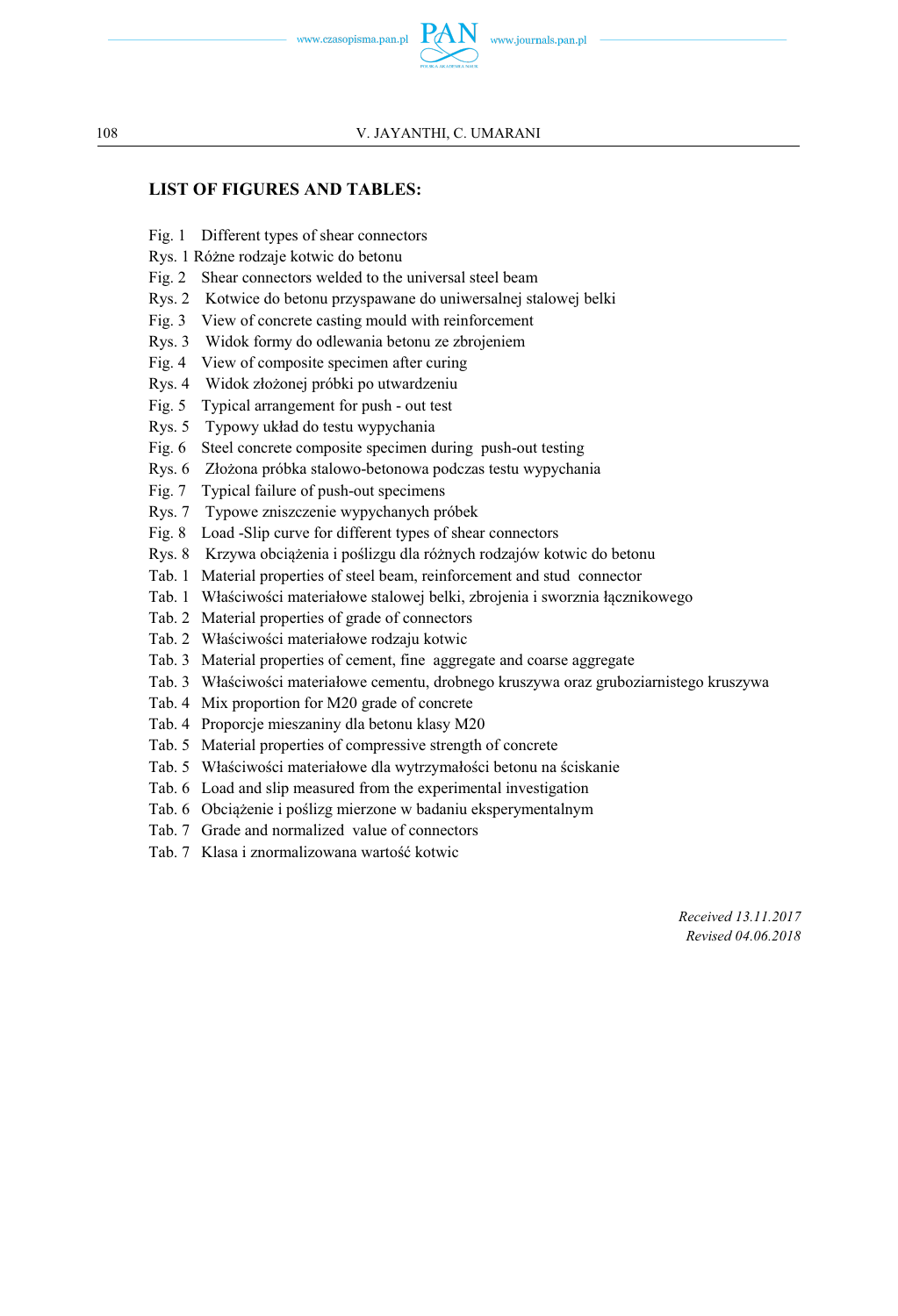

### **ZESPOLONYCH**

Słowa kluczowe: kompozyty stalowo-betonowe, kotwica do betonu, badanie wypychania, krzywa obciążenia i poślizgu

#### **STRESZCZENIE:**

Element konstrukcyjny złożony z dwóch lub większej ilości różnych rodzajów materiałów połączonych ze sobą, aby zachowywać się strukturalnie jako jedna jednostka, nosi nazwę elementu złożonego. W złożonych elementach stalowo-betonowych, wzdłużna siła ścinająca jest przenoszona na powierzchnię przylegania pomiędzy stalowym kołnierzem i płytą betonową, w wyniku mechanicznego działania kotwic do betonu. Zdolność kotwic do betonu do przenoszenia wzdłużnych sił ścinających zależy od ich wytrzymałości oraz od wytrzymałości płyty betonowej na pękanie podłużne, wywołane wysokim stężeniem sił ścinających. Stąd, te kotwice do betonu muszą być zaprojektowane tak, aby przenosić podłużne ścinanie wzdłużne wzdłuż powierzchni przylegania elementów stalowych i betonowych, w celu zapobieżenia separacji belki stalowej i płyty betonowej na styku oraz zwiększenia efektywności strukturalnej całego układu.

W niniejszym artykule omówiono ocenę wydajności różnych rodzajów kotwic do betonu w ramach przeprowadzonych testów wypychania próbek kompozytu stalowo-betonowego. Zaproponowano zastosowanie wypchniętej próbki kompozytu stalowo-betonowego z wykorzystaniem uniwersalnej stalowej belki ISMB200 o długości 400 mm i zbrojonego betonowego bloku o wymiarach 300 mm x 200 mm i grubości 200 mm z różnymi rodzajami kotwic do betonu, takimi jak sworzeń łacznikowy, kanał, element I, element S i element Z. Bloki betonowe zostały przymocowane do kołnierzy stalowej belki za pomocą przyspawanych kotwic do betonu. Próbki ze sworzniem łącznikowym z łbem zostały wykonane przy użyciu dwóch sworzni na każdy kołnierz, a pozostałe rodzaje zostały wykonane przy użyciu jednego łącznika na każdy kołnierz.

W przypadku kotwic do betonu, zastosowano dwa różne rodzaje stali, takie jak Fe250 i Fe415. Łącznie wylano i przetestowano 15 wypychanych próbek kompozytu stalowo-betonowego, tj. 3 próbki dla każdego rodzaju łącznika, składającego się z różnych rodzajów kotwic do betonu. Ciężar, wysokość i powierzchnia nośna kotwic do betonu przyspawanych do stalowej belki zostały utrzymane na stałym poziomie. Test został przeprowadzony w stanie monolitycznego obciążenia aż do awarii i podczas awarii zaobserwowano zniszczenie próbki.

Ponieważ dla łączników zastosowano różne gatunki stali, uzyskano znormalizowaną wartość dla rozsądnego porównania. Z badań eksperymentalnych wynika, że kotwica do betonu w kanale posiada najwyższą znormalizowaną wartość, a następnie łącznik I i łącznik Z. Łącznik S jest w stanie wytrzymać najmniejszą siłę. Mimo, że sworznie z łbem wytrzymują najwyższą siłę, posiadają mniejszą znormalizowaną wartość ze względu na wyższy gatunek stali. I, S, Z oraz łączniki kanałowe są wykonane z tego samego gatunku stali i spośród 4 łączników, łącznik kanałowy wytrzymuje maksymalną siłę o wartości 373 kN, a następnie łącznik I i łącznik Z. Łączniki I i Z wytrzymują 75%, a łącznik S wytrzymuje 73% całkowitego obciążenia łącznika kanałowego.

W niniejszym badaniu eksperymentalnym, ciężar i wysokość łączników są utrzymywane odpowiednio na poziomie 0,9 kg i 100 mm, a powierzchnia nośna łącznika z uniwersalną belką stalową jest również utrzymywana na stałym poziomie. W przypadku łącznika Z, szerokość i wysokość próbki została zwiększona odpowiednio o 40% i 20%, tj. 70 mm szerokości i 120 mm wysokości, z powodu trudności w produkcji. Praktyka ta przyniosła korzyść w postaci zminimalizowania pionowego poślizgu. Pomimo, że łącznik I i łącznik Z wytrzymują tę samą siłę końcową, tj. 283 kN,